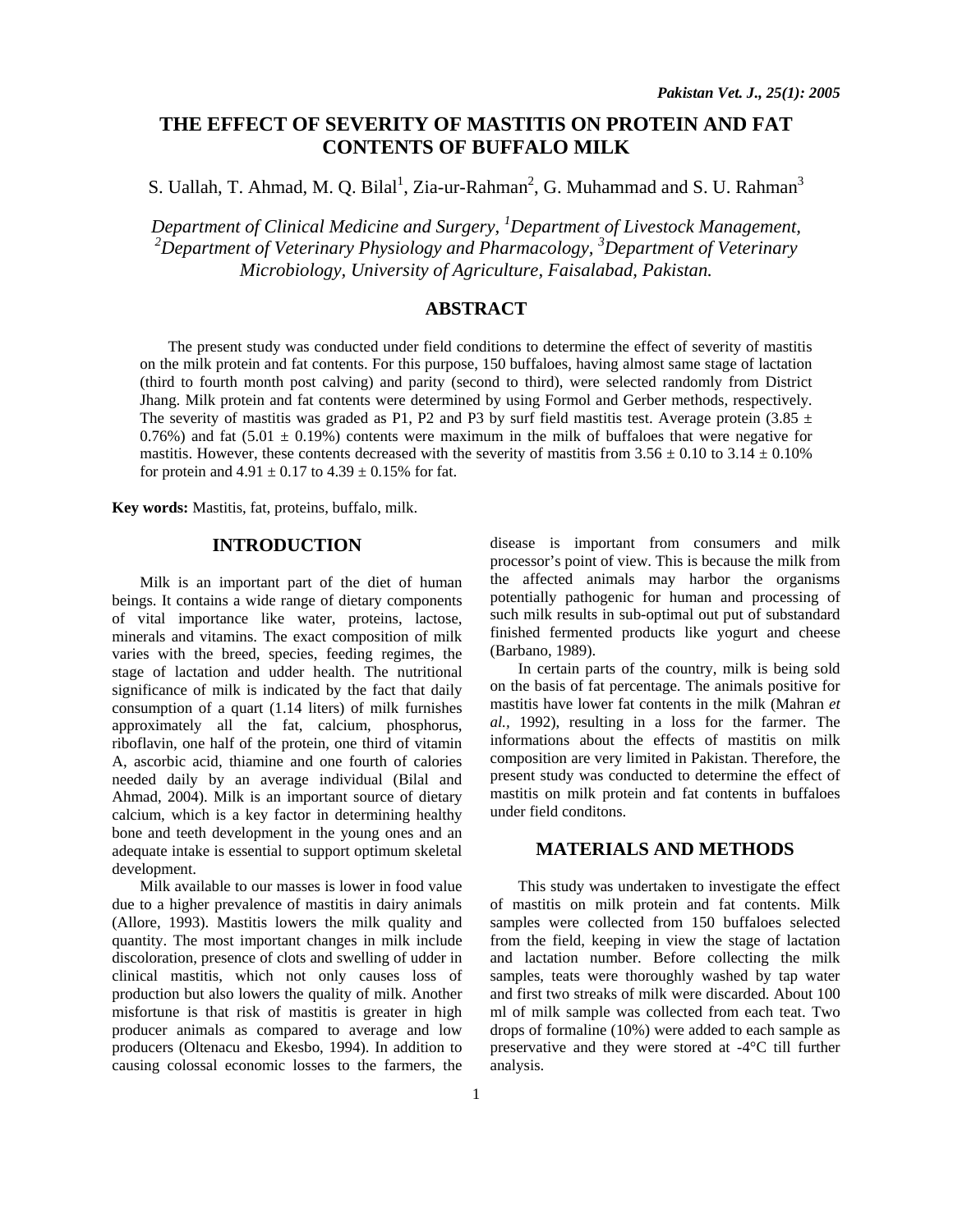Surf field mastitis test (SFMT), as described by Muhammad *et al.* (1995), was used for grading the severity of mastitis. Severity of mastitis was graded as: no visible change in appearance, negative; mild clumping (P1); rapid/moderate clumping (P2) and rapid/heavy clumping (P3). Milk protein contents were determined according to the method described by Davide (1977) and for milk fat determination the method of Aggarwala and Sharma (1961) was used. For protein determination, 10 ml of well mixed milk was poured into Erlenmeyer flask, 10 ml of phenolphthalein indicator, followed by 0.4 ml of neutral saturated potassium oxalate solution, were added and mixed. These were set aside for 2 minutes. Titration with standard 0.1N sodium hydroxide solution was carried out to a faint pink colour. The value of alkali used was noted. Then 2 ml of 40% formalin solution and 10 ml distilled water were taken in a flask and titrated with 0.1N sodium hydroxide solution to the same pink shade and the volume of alkali used was recorded. The percentage of protein present in buffalo milk was obtained by multiplying the volume of 0.1N sodium hydroxide used (subtracted the both volume) by the formal factor 1.91.

However, for milk fat determination, 11 ml milk sample and 1 ml amyl alchohal were gently added to 10 ml of sulphuric acid already poured in each Gerber's acidobutyrometer and were carefully mixed after properly closing the butyrometers with rubber stoppers. The butyrometeres were then centrifuged for 3 to 4 minutes and percentage of fat was recorded.

#### **Statistical analysis**

The mean values  $(\pm SE)$  of milk protein and fat contents in respect to various groups i.e. mastitis grade (control, P1, P2 and P3), side of the quarters (right and left) and location of quarters (front and rear) were computed. In order to ascertain the magnitude of variation in these parameter among various groups, the data were analyzed by using two-way analysis of variance technique (Steel and Torrie, 1980). Means were compared by Duncan Multiple Range Test (Montgomery, 1997), where necessary.

## **RESULTS AND DISCUSSION**

Milk protein contents decreased due to mastitis (Table 1). Mean milk protein concentration was  $3.85 \pm$ 0.07% in negative quarters but  $3.56 \pm 0.10$ ,  $3.26 \pm 0.06$ and  $3.14 \pm 0.10\%$  in quarters with mastits of P1, P2 and P3, grades respectively. Maximum protein contents were found in negative and the minimum in P3 grade mastitic quarters. Statistical analysis indicated a significance difference in protein contents due to the severity of mastitis. However, non-significant differences were found in milk protein contents between left/right and fore/rear quarters (Table 2).

The results of the present study are in line with those of Mert *et al.* (1992), who reported that milk protein contents decreased from 0.92 to 0.82 gm due to mastitis. Similarly, Hortet *et al.* (1998), Urech *et al.* (1998) and Rawdat and Omaima (2000) found a decrease in protein contents in mastitic milk.

In this study fat contents were also affected due to mastitis (Table 3). Mean milk fat concentration was 5.01  $\pm$  0.19% in negative quarters but 4.91  $\pm$  0.17, 4.46  $\pm$  0.19 and 4.39  $\pm$  0.15% in P1, P2, P3 grade mastitic quarters, respectively. Maximum milk fat contents were found in negative and minimum in P3 grade mastitic quarters. Statistical analysis indicated a significant difference in fat contents due to the severity of mastitis. However, a non-significant difference in milk fat extents was found between left/right and fore/rear quarters (Table 4).

These results are in agreement with those of Abdel-Galil and Nassib (1980), who found a slight decrease in fat contents in mastitic milk. Mandal and Raheja (1985) reported that fat contents decreased from 5.18 to 5.06% with severity of mastitis. Shahin and Haggag (1987) collected milk samples from 45 healthy and 45 mastitic buffaloes and found average fat contents of  $7.28 \pm 0.14$ and  $4.02 \pm 0.8\%$  in the two groups, respectively. Similarly, Mahran *et al.* (1992) indicated 18% less fat in mastitic milk as compared to normal. Hortet *et al.* (1998) reported that there was a slight reduction in milk fat contents in dairy cows due to mastitis.

As observed in the present study, decrease in protein and fat contents in mastitic milk may be attributed to breakdown of milk protein and/or milk fat resulting from mastitis. Milk from clinically or subclinically affected mastitic animals had very high increase in the activity of a proteolytic enzyme (plasmin). This enzyme can cause extensive damage to the milk casein in the udder prior to milk collection from the animal. Similar to protein breakdown, milk fat breakdown that results from mastitis is also caused by enzyme called lipase. The predominant type of fat in milk is in the form of triglycerides (Barbano, 1989). Lipases attack the triglycerides and release free fatty acids. At very low concentrations, free fatty acids produce off-flavours in milk and dairy products that are characterized as rancid off-flavours (Schmidt *et al.,* 1988).

#### **Conclusion**

 Based on the findings of the present study it can be concluded that severity of mastitis decreased the food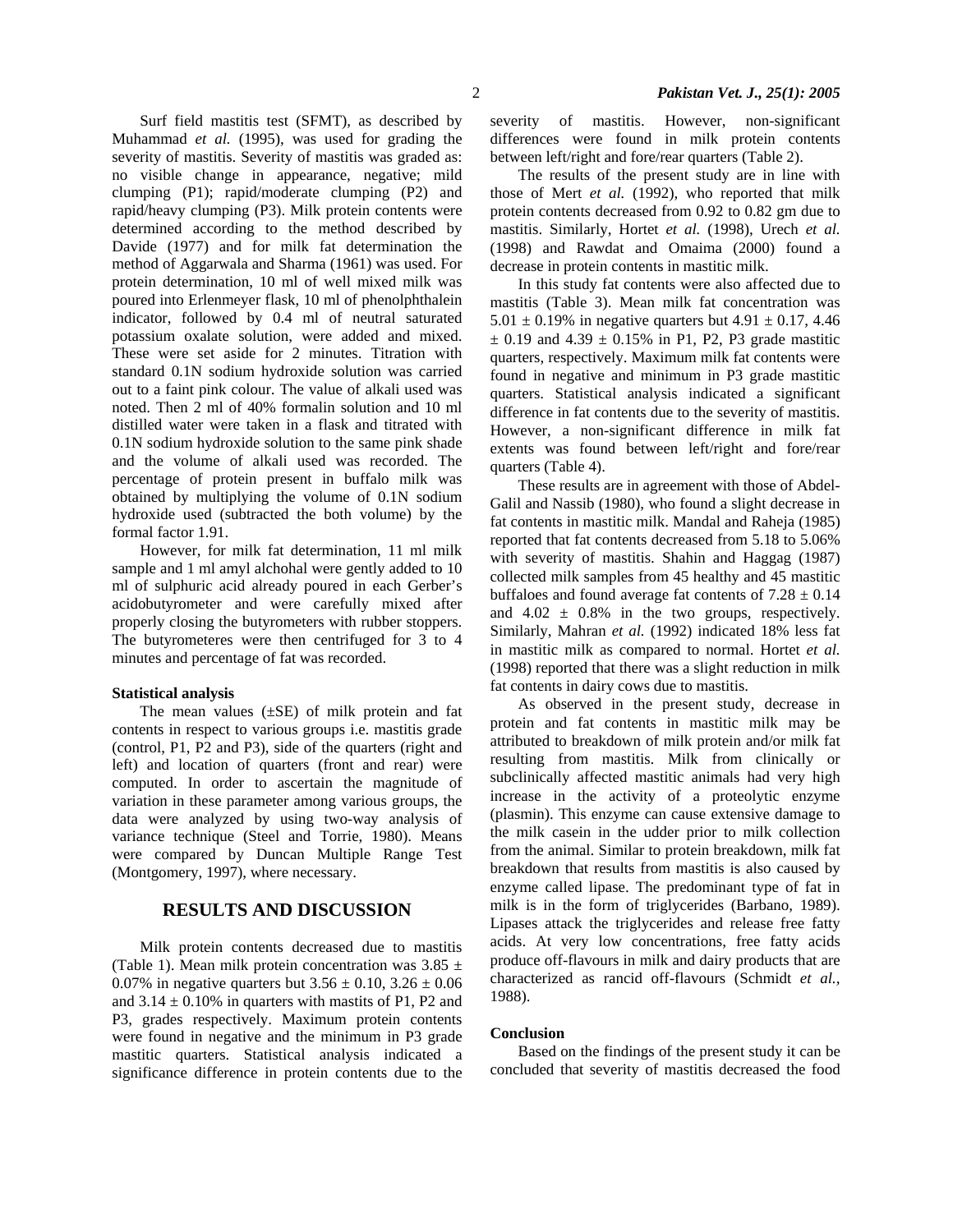| <b>Groups</b>  | <b>Right</b> |            | Left         |            | <b>Overall mean</b> |
|----------------|--------------|------------|--------------|------------|---------------------|
|                | <b>Front</b> | Rear       | <b>Front</b> | Rear       |                     |
| Control        | $3.87 \pm$   | $3.73 \pm$ | $3.99 \pm$   | $3.78 \pm$ | $3.85^{\circ}$ ±    |
|                | 0.16         | 0.09       | 0.16         | 0.13       | 0.07                |
| P <sub>1</sub> | $3.53 \pm$   | $3.64 \pm$ | $3.51 \pm$   | $3.55 \pm$ | $3.56^b \pm$        |
|                | 0.21         | 0.21       | 0.20         | 0.20       | 0.10                |
| P <sub>2</sub> | $3.20 \pm$   | $3.18 \pm$ | $3.36 \pm$   | $3.26 \pm$ | $3.26^{\circ}$ ±    |
|                | 0.12         | 0.11       | 0.12         | 0.12       | 0.06                |
| P <sub>3</sub> | $3.05 \pm$   | $3.17 \pm$ | $3.10 \pm$   | $3.20 \pm$ | $3.14^{\circ}$ ±    |
|                | 0.17         | 0.23       | 0.17         | 0.21       | 0.10                |

**Table 1: Mean milk protein concentrations (%) of normal and mastitic buffaloes** 

Overall mean values with different superscripts differ significantly (P<0.01).

### **Table 2: Analysis of variance for the effects of various factors on milk proteins in mastitic buffaloe**

| Source of variation    | Degree of<br>freedom | Sum of squares | Mean sum of<br>squares | <b>F-value</b>       |
|------------------------|----------------------|----------------|------------------------|----------------------|
| Grading (G)            | 3                    | 12.159         | 4.053                  | 13.5671              |
| Side (S)               |                      | 0.075          | 0.075                  | $0.2500^{NS}$        |
| $G \times S$           | 3                    | 0.156          | 0.052                  | $0.1740^{NS}$        |
| Front & rear (FR)      |                      | 0.008          | 0.008                  | $0.0264^{\text{NS}}$ |
| $G \times FR$          | 3                    | 0.528          | 0.176                  | 0.5892 <sup>NS</sup> |
| $S \times FR$          |                      | 0.032          | 0.032                  | $0.1062^{NS}$        |
| $G \times S \times FR$ | 3                    | 0.004          | 0.001                  | $0.0050^{NS}$        |
| Error                  | 144                  | 43.018         | 0.299                  |                      |
| Total                  | 159                  | 55.979         |                        |                      |
| 1.1.221                | .<br>$\sim$ $\sim$   |                |                        |                      |

\*\*Significant at P≤0.01, NS = Non-significant.

# **Table 3: Mean milk fat concentrations (%) of normal and mastitic buffaloes**

| <b>Groups</b>  | Right        |            | Left         |            | <b>Overall mean</b>      |
|----------------|--------------|------------|--------------|------------|--------------------------|
|                | <b>Front</b> | Rear       | <b>Front</b> | Rear       |                          |
| Control        | $5.11 \pm$   | $5.12 \pm$ | $5.05 \pm$   | $5.12 \pm$ | $5.01^a \pm$             |
|                | 0.40         | 0.40       | 0.40         | 0.41       | 0.19                     |
| P <sub>1</sub> | $4.96 \pm$   | $4.92 \pm$ | 4.90 $\pm$   | $4.88 \pm$ | 4.91 <sup>ab</sup> $\pm$ |
|                | 0.37         | 0.36       | 0.35         | 0.35       | 0.17                     |
| P <sub>2</sub> | $4.65 \pm$   | 4.47 $\pm$ | 4.46 $\pm$   | $5.01 \pm$ | 4.46 <sup>ab</sup> $\pm$ |
|                | 0.11         | 0.38       | 0.38         | 0.40       | 0.19                     |
| P <sub>3</sub> | $4.36 \pm$   | 4.67 $\pm$ | 4.47 $\pm$   | $4.00 \pm$ | 4.39 $^{\circ}$ ±        |
|                | 0.31         | 0.32       | 0.26         | 0.31       | 0.15                     |

Overall mean values with different superscripts differ significantly (P<0.05).

## **Table 4: Analysis of variance for the effects of various factors on milk fat in mastitic buffaloes**

| Source of variation    | Degree of<br>freedom | Sum of squares | Mean sum of<br>squares | <b>F-value</b>         |
|------------------------|----------------------|----------------|------------------------|------------------------|
| Grading (G)            | 3                    | 11.478         | 3.826                  | 2.8209                 |
| Side (S)               |                      | 0.066          | 0.066                  | $0.0484^{\text{NS}}$   |
| $G \times S$           | 3                    | 0.906          | 0.302                  | $0.2226^{\mathsf{NS}}$ |
| Front & rear (FR)      |                      | 0.053          | 0.053                  | $0.0388^{NS}$          |
| $G \times FR$          | 3                    | 0.336          | 0.112                  | $0.0827^{\text{NS}}$   |
| $S \times FR$          |                      | 0.008          | 0.008                  | $0.0056^{NS}$          |
| $G \times S \times FR$ | 3                    | 2.561          | 0.854                  | $0.6294^{\text{NS}}$   |
| Error                  | 144                  | 195.306        | 1.356                  |                        |
| Total                  | 159                  | 210.712        |                        |                        |

\*Significant at P≤0.05, NS = Non-significant